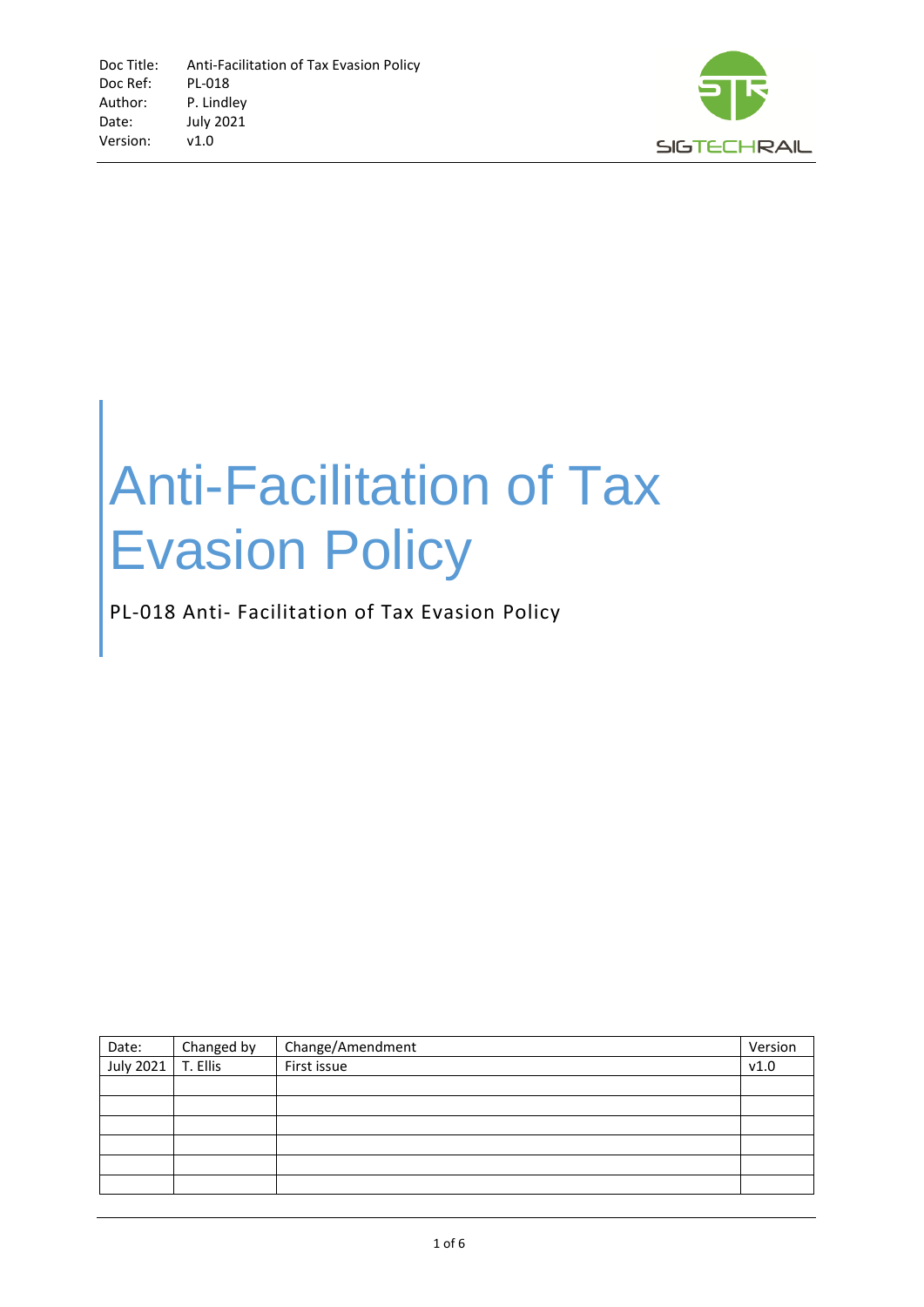

## Anti-Facilitation of Tax Evasion Policy

### Anti-Facilitation Of Tax Evasion Policy

This policy is endorsed by SigTech Rail Consultancy Ltd, (SigTech Rail), and will be reviewed regularly. This policy may be changed from time to time and you will be informed of any such changes. This policy is not contractual.

#### Policy Statement

It is SigTech Rail's policy to conduct all of its business in an honest and ethical manner. We take a zero-tolerance approach to facilitation of tax evasion, whether under UK law or under the law of any foreign country.

We are committed to acting professionally, fairly and with integrity in all our business dealings and relationships wherever we operate and implementing and enforcing effective systems to counter tax evasion facilitation. We will uphold all laws relevant to countering tax evasion, including the Criminal Finances Act 2017.

#### About This Policy

The purpose of this policy is to:

- set out our responsibilities, and of those working for us, in observing and upholding our position on preventing the criminal facilitation of tax evasion; and
- provide information and guidance to those working for us on how to recognise and avoid tax evasion.

As an employer, if SigTech Rail fails to prevent its employees, workers, agents or service providers facilitating tax evasion, it can face criminal sanctions including an unlimited fine, as well as exclusion from tendering for public contracts and damage to its reputation. We therefore take our legal responsibilities seriously.

In this policy, third party means any individual or organisation you come into contact with during the course of your work for SigTech Rail, and includes actual and potential clients, customers, suppliers, distributors, business contacts, agents, advisers, and government and public bodies, including their advisers, representatives and officials, politicians and political parties.

This policy does not form part of any employee's contract of employment and we may amend it at any time.

#### Who Must Comply With This Policy?

This policy applies to all persons working for SigTech Rail or on our behalf in any capacity, including employees at all levels, directors, officers, agency workers, seconded workers, volunteers, interns, agents, contractors, external consultants, third-party representatives and business partners, sponsors, or any other person associated with us, wherever located.

#### Who Is Responsible For The Policy?

SigTech Rail's Managing Director has overall responsibility for ensuring this policy complies with SigTech Rail's legal and ethical obligations. The Managing Director also has overall responsibility for ensuring that all persons who work for or on behalf of SigTech Rail comply with the policy.

The Managing Director has primary and day-to-day responsibility for implementing this policy, ensuring that all employees are given adequate and regular training on it, monitoring its use and effectiveness, dealing with any queries about it, and auditing internal control systems and procedures to ensure they are effective in preventing the facilitation of tax evasion.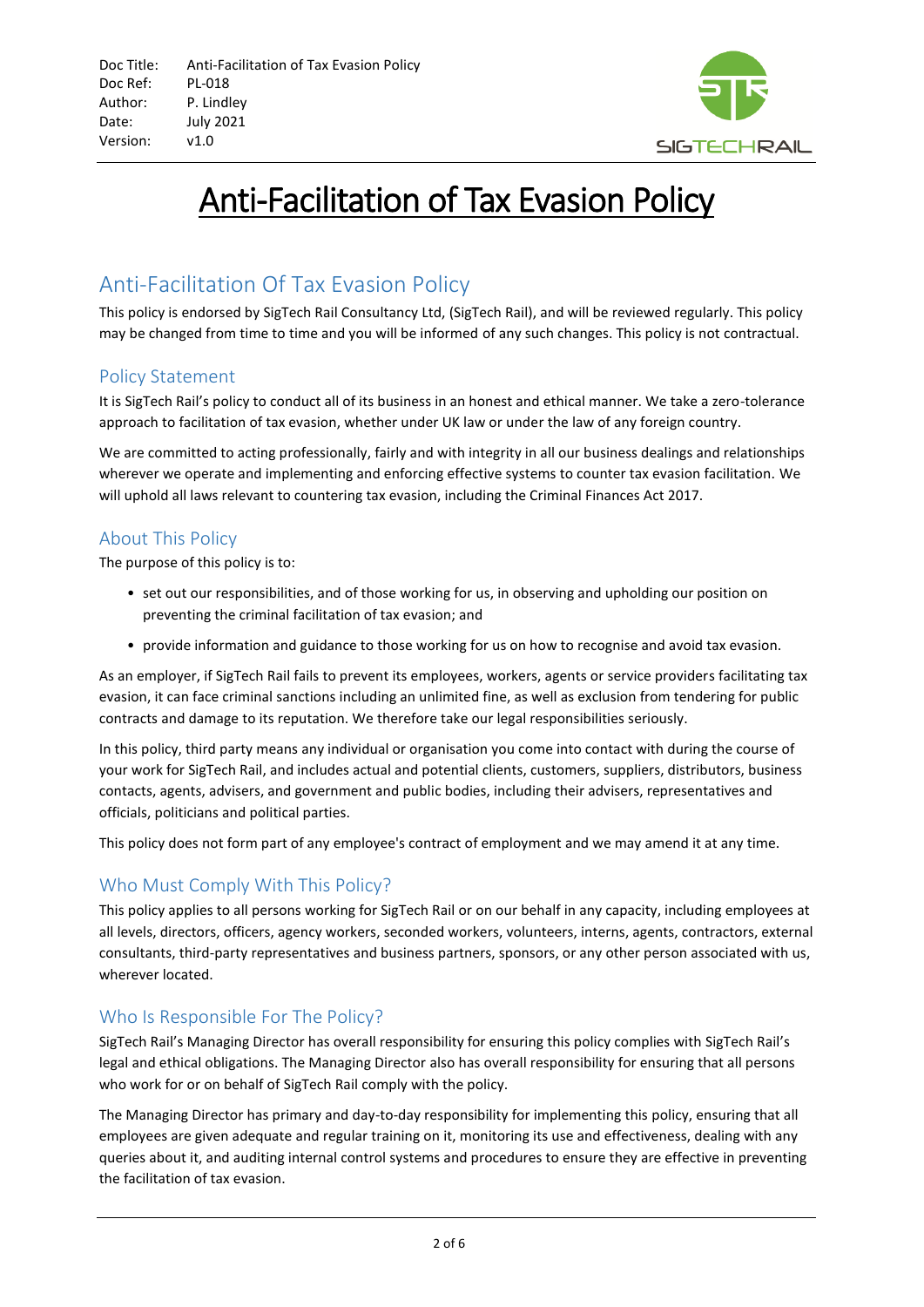Doc Title: Anti-Facilitation of Tax Evasion Policy Doc Ref: PL-018 Author: P. Lindley Date: July 2021 Version: v1.0



Managers at all levels are responsible for ensuring those reporting to them understand and comply with this policy.

Comments on the policy and suggestions on ways in which it might be improved are welcome. Comments, suggestions and queries should be addressed to the Managing Director.

#### What Is Tax Evasion Facilitation?

Tax evasion means the offence of cheating the public revenue or fraudulently evading UK tax, and is a criminal offence. The offence requires an element of fraud, which means there must be deliberate action, or omission with dishonest intent.

Foreign tax evasion means evading tax in a foreign country, provided that conduct is an offence in that country and would be a criminal offence if committed in the UK. As with tax evasion, the element of fraud means there must be deliberate action, or omission with dishonest intent.

Tax evasion facilitation means being knowingly concerned in, or taking steps with a view to, the fraudulent evasion of tax (whether UK tax or tax in a foreign country) by another person, or aiding, abetting, counselling or procuring the commission of that offence. Tax evasion facilitation is a criminal offence, where it is done deliberately and dishonestly.

Under the Criminal Finances Act 2017, a separate criminal offence is automatically committed by a corporate entity or partnership where the tax evasion is facilitated by a person acting in the capacity of an "associated person" to that body. For the offence to be made out, the associated person must deliberately and dishonestly take action to facilitate the tax evasion by the taxpayer. If the associated person accidentally, ignorantly, or negligently facilitates the tax evasion, then the corporate offence will not have been committed. The company does not have to have deliberately or dishonestly facilitated the tax evasion itself; the fact that the associated person has done so creates the liability for the company.

Tax evasion is not the same as tax avoidance or tax planning. Tax evasion involves deliberate and dishonest conduct. Tax avoidance is not illegal and involves taking steps, within the law, to minimise tax payable (or maximise tax reliefs).

In this policy, all references to tax include national insurance contributions.

#### What You Must Not Do

It is not acceptable for you (or someone on your behalf) to:

- engage in any form of facilitating tax evasion or foreign tax evasion;
- aid, abet, counsel or procure the commission of a tax evasion offence or foreign tax evasion offence by another person;
- fail to report promptly any request or demand from any third party to facilitate the fraudulent evasion of tax (whether UK tax or tax in a foreign country), or any suspected fraudulent evasion of tax (whether

UK tax or tax in a foreign country) by another person, in accordance with this policy;

- engage in any other activity that might lead to a breach of this policy; or
- threaten or retaliate against another individual who has refused to commit a tax evasion offence or a foreign tax evasion offence or who has raised concerns under this policy.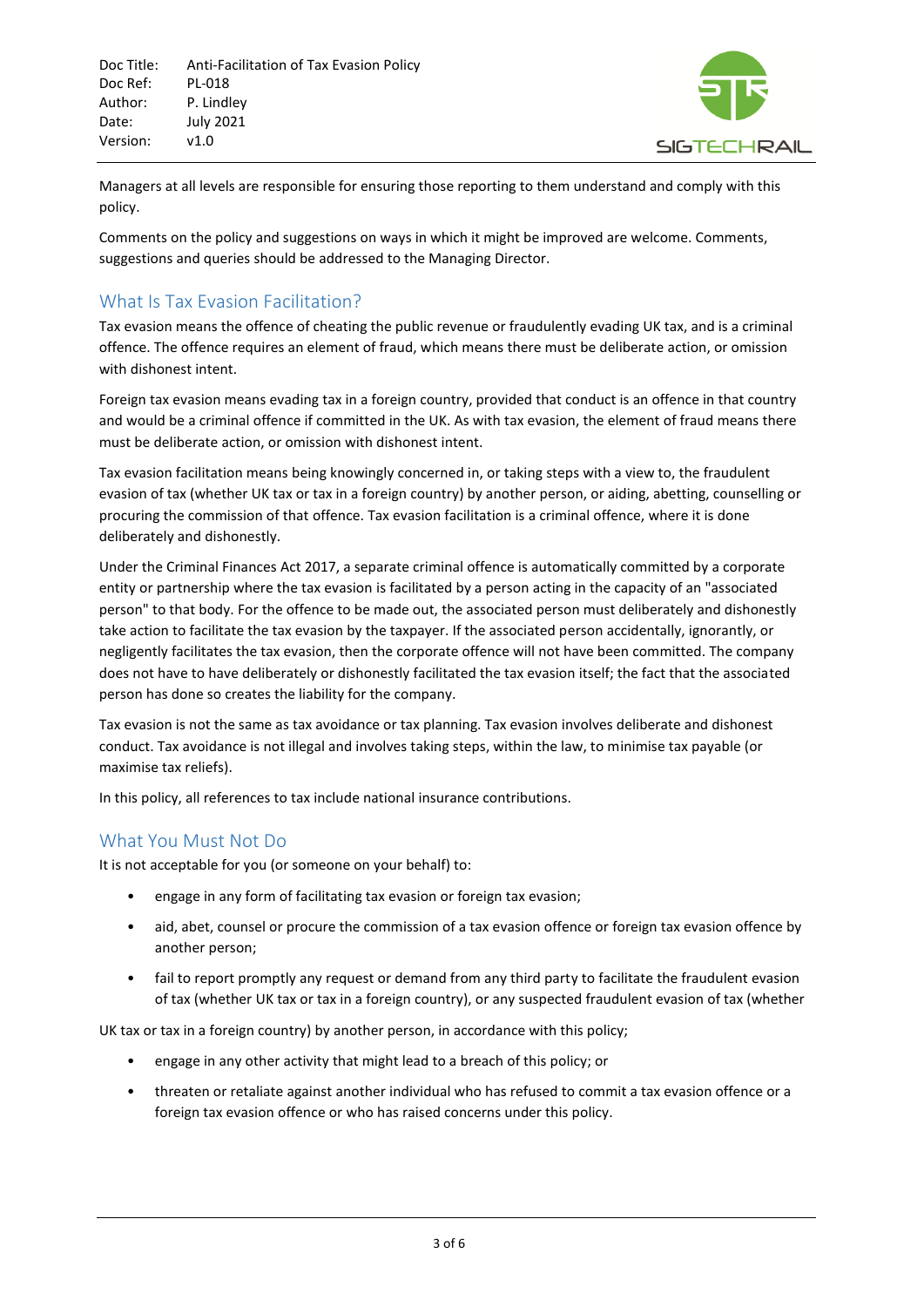

#### Your Responsibilities

You must ensure that you read, understand and comply with this policy.

The prevention, detection and reporting of tax evasion and foreign tax evasion are the responsibility of all those working for us or under our control. You are required to avoid any activity that might lead to, or suggest, a breach of this policy.

You must notify the Managing Director as soon as possible if you believe or suspect that a conflict with this policy has occurred, or may occur in the future. For example, if an employee or supplier asks to be paid into an offshore bank account, without good reason, or a supplier asks to be paid in cash, indicating that this will mean the payment is not subject to VAT.

Further "red flags" that may indicate potential tax evasion or foreign tax evasion are set out below.

#### How To Raise A Concern

You are encouraged to raise concerns about any issue or suspicion of tax evasion or foreign tax evasion at the earliest possible stage.

If you become aware of any fraudulent evasion of tax (whether UK tax or tax in a foreign country) by another person in the course of your work, or you are asked to assist another person in their fraudulent evasion of tax (whether directly or indirectly), or if you believe or suspect that any fraudulent evasion of tax has occurred or may occur, whether in respect to UK tax or tax in a foreign country, you must notify the Managing Director or report it in accordance with SigTech Rail, Whistleblowing Policy as soon as possible.

If you are unsure about whether a particular act constitutes tax evasion or foreign tax evasion, raise it with your line manager or the Managing Director as soon as possible. You should note that the corporate offence is only committed where you deliberately and dishonestly take action to facilitate the tax evasion or foreign tax evasion. If you do not take any such action, then the offence will not be made out. However, a deliberate failure to report suspected tax evasion or foreign tax evasion, or "turning a blind eye" to suspicious activity could amount to criminal facilitation of tax evasion.

Please note that if you intend to or have raised a concern about any issue or suspicion of tax evasion or foreign tax evasion, you must not:

- tell or notify the person whom you suspect of aiding, abetting, counselling or procuring the commission of tax evasion or tax fraud; or
- tell or notify any person or client whom you suspect of committing criminal tax fraud or tax evasion, that, in either case, you are going to or have made a report to your line manager or the Managing Director.

Such notification may constitute the crime of "tipping off" under the Proceeds of Crime Act 2002.

#### Protection

Individuals who raise concerns or report another's wrongdoing are sometimes worried about possible repercussions. We aim to encourage openness and will support anyone who raises genuine concerns in good faith under this policy, even if they turn out to be mistaken.

We are committed to ensuring no one suffers any detrimental treatment as a result of:

• refusing to take part in, be concerned in, or facilitate tax evasion or foreign tax evasion by another person;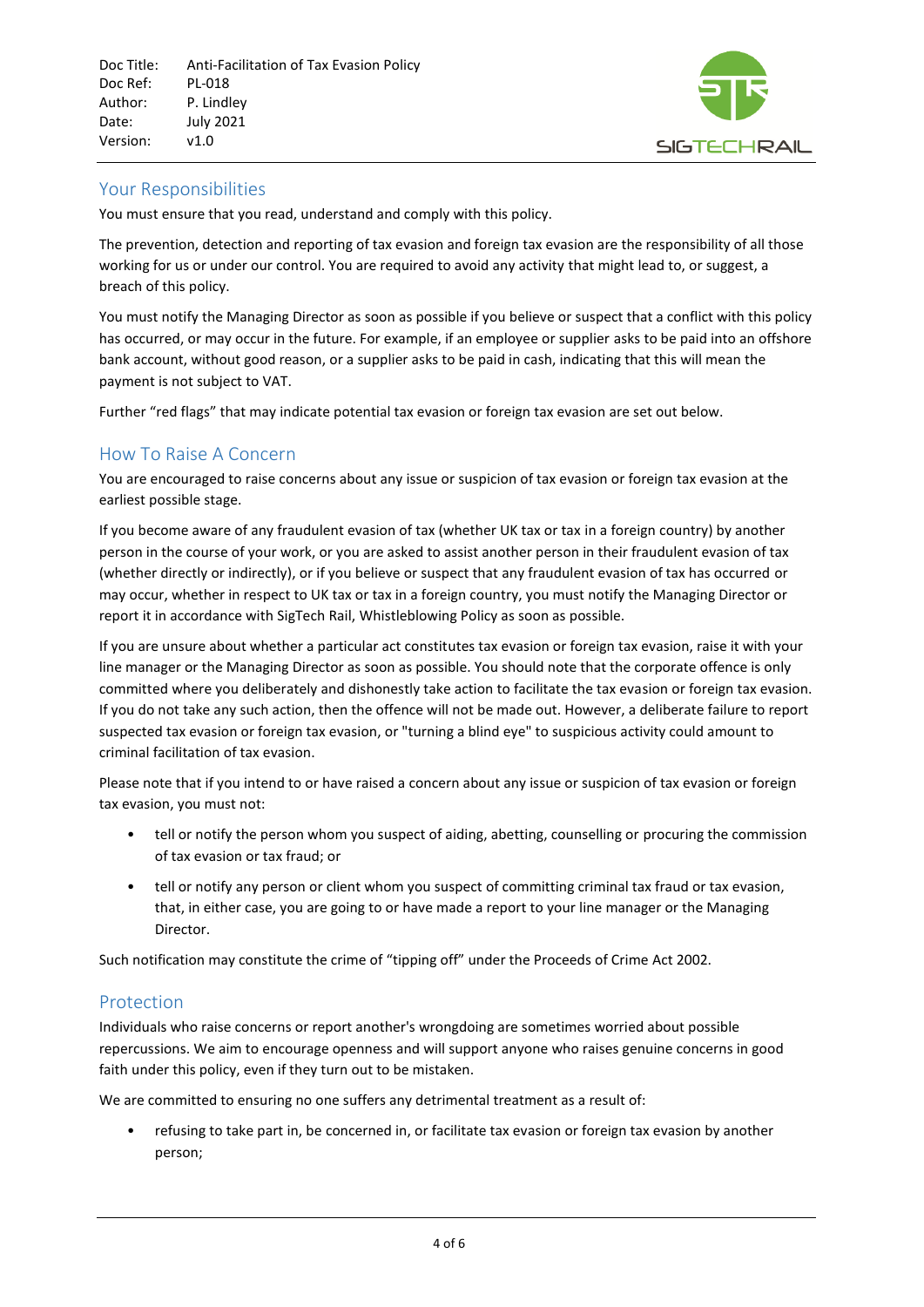

- refusing to aid, abet, counsel or procure the commission of a tax evasion offence or a foreign tax evasion offence by another person; or
- reporting in good faith their suspicion that an actual or potential tax evasion offence or foreign tax evasion offence has taken place, or may take place in the future.

Detrimental treatment includes dismissal, disciplinary action, threats or other unfavourable treatment connected with raising a concern. If you believe that you have suffered any such treatment, you should inform the Managing Director immediately. If the matter is not remedied, and you are an employee, you should raise it formally using the company's Grievance Procedure.

#### Training And Communication

An explanation of this policy forms part of the induction process for all individuals who work for us, and training will be provided on it periodically.

Our zero-tolerance approach to tax evasion and foreign tax evasion must be communicated to all suppliers, contractors and business partners at the outset of our business relationship with them and as appropriate after that.

#### Six Guiding Principles

Our business is very aware of the six guiding principles which include a risk assessment, proportional risk-based prevention procedures, top level commitment, due diligence, communication and monitoring and review. Our business has established an effective system for monitoring compliance with this policy. Our periodic review is proportionate to the size of our company at this time.

#### Breaches Of This Policy

Any employee who breaches this policy will face disciplinary action, which could result in dismissal for misconduct or gross misconduct.

We may terminate our relationship with other individuals and organisations working on our behalf if they breach this policy.

#### Potential Risk Scenarios: "Red Flags"

The following is a list of possible red flags that may arise during the course of you working for us and which may raise concerns related to tax evasion or foreign tax evasion. The list is not intended to be exhaustive and is for illustrative purposes only. If you encounter any of these red flags while working for us, you must report them promptly to the Managing Director or using the procedure set out in the Whistleblowing Policy:

- You become aware, in the course of your work, that a third party has made or intends to make a false statement relating to tax, has failed to disclose income or gains to, or to register with, HMRC (or the equivalent authority in any relevant non-UK jurisdiction), has delivered or intends to deliver a false document relating to tax, or has set up or intends to set up a structure to try to hide income, gains or assets from a tax authority.
- You become aware, in the course of your work that a third party has deliberately failed to register for VAT (or the equivalent tax in any relevant non-UK jurisdiction) or failed to account for VAT.
- A third party requests payment in cash and/or refuses to sign a formal commission or fee agreement, or to provide an invoice or receipt for a payment made.
- You become aware, in the course of your work that a third party working for us as an employee asks to be treated as a self-employed contractor, but without any material changes to their working conditions.